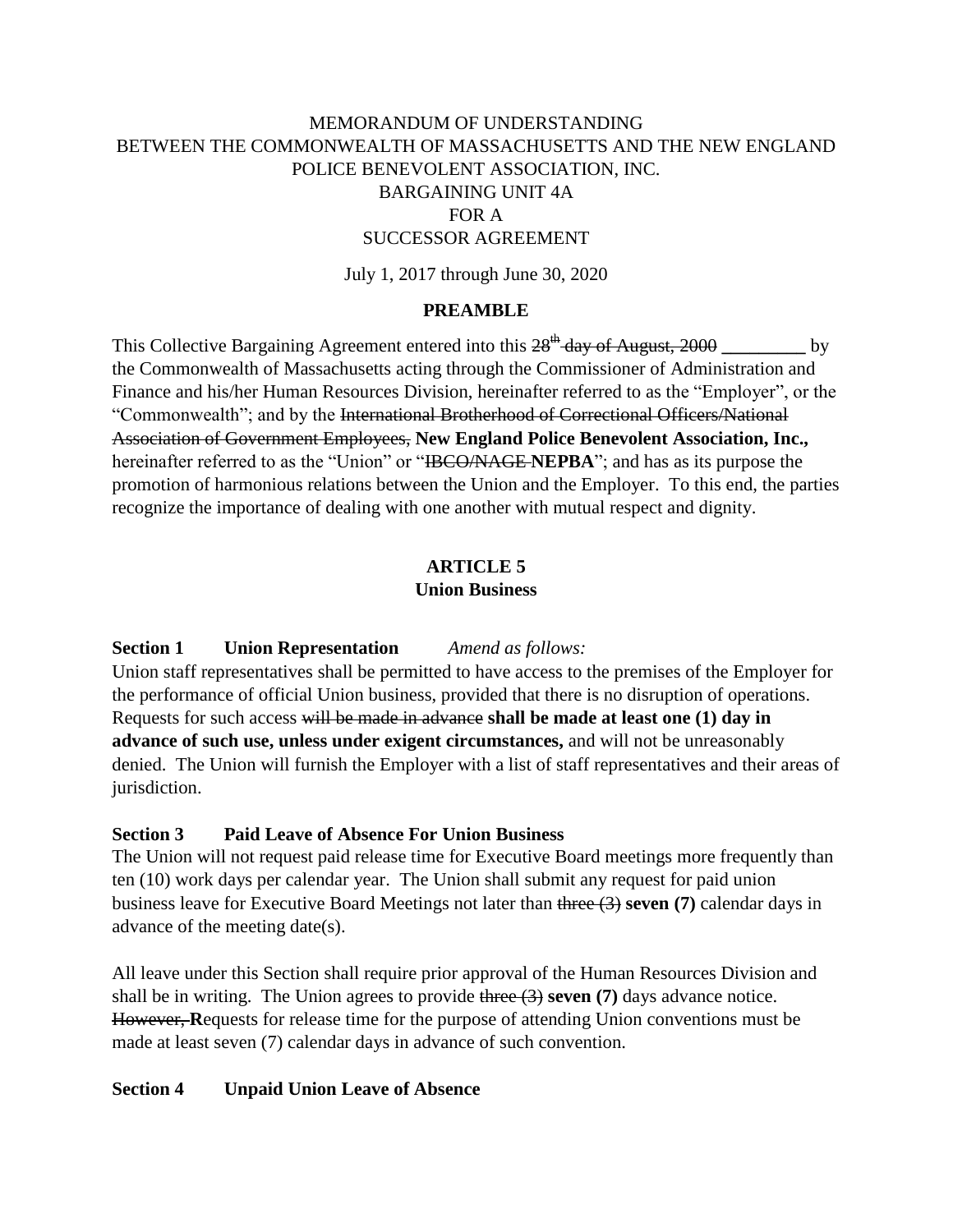All leaves granted under this Section **shall be requested seven days in advance and** shall require prior approval of the Human Resources Division. Requests for unpaid leaves of absence for the purpose of attending Union conventions must be made at least seven (7) days in advance of such conventions.

# **Section 5 Union Use of Premises**

The Union shall be permitted to use facilities of the Department for the transaction of Union business during working hours and to have reasonable use of the Department's facilities during off duty hours for Union meetings subject to appropriate compensation if required by law. **Requests for such access shall be made at least one (1) day in advance of such use and will not be unreasonably denied.** This Section shall not be interpreted to grant an employee the right to carry on Union business during his/her own working hours, not granted elsewhere in the contract.

## **ARTICLE 7 WORKWEEK AND WORK SCHEDULES**

**Section 1 Scheduled Hours, Workweek, Workday**

C. **Captains assigned to institutions within the Massachusetts Department of Correction shall be allowed to select shift and days off in accordance with seniority in twenty-four (24) month intervals. The Superintendent at each site shall have full discretion to determine the available shift and days off for Captains to bid on. All available bids shall be posted with the Captain's office for a period of ten days. Upon completion of the bid process, Captains shall be given a ten day notice in writing prior to the start of their new assignment.**

**When a Captain vacancy occurs within the 24 month period due to retirement, transfers or otherwise, Captains assigned to respective shifts facility may submit a request to fill the vacated shift and days off. The Superintendent shall reserve the right to decline the initial request for operational needs but must grant the request prior to the vacancy being filled by either transfer or promotion.**

**When a long term vacancy (60 days or longer) occurs due to extended illness or some other inability to fill the vacancy, the Superintendent reserves the right to determine and re-post available shift and days off for the remaining Captains at the facility prior to the (24) month interval. The Superintendent may also reassign a voluntary Captain based on seniority. When said long term vacancy is filled, the Superintendent shall re-determine for bid purposes all shift and days off in accordance with the full complement of Captains. Existing Captains shall be allowed to bid prior to accepting transfers.**

**In cases of new Captain being assigned to a facility due to promotion or transfer, said Captains shall be allowed to immediately bid on all vacant shift and days off in order of preference by seniority. Superintendents shall however have complete discretion to assign**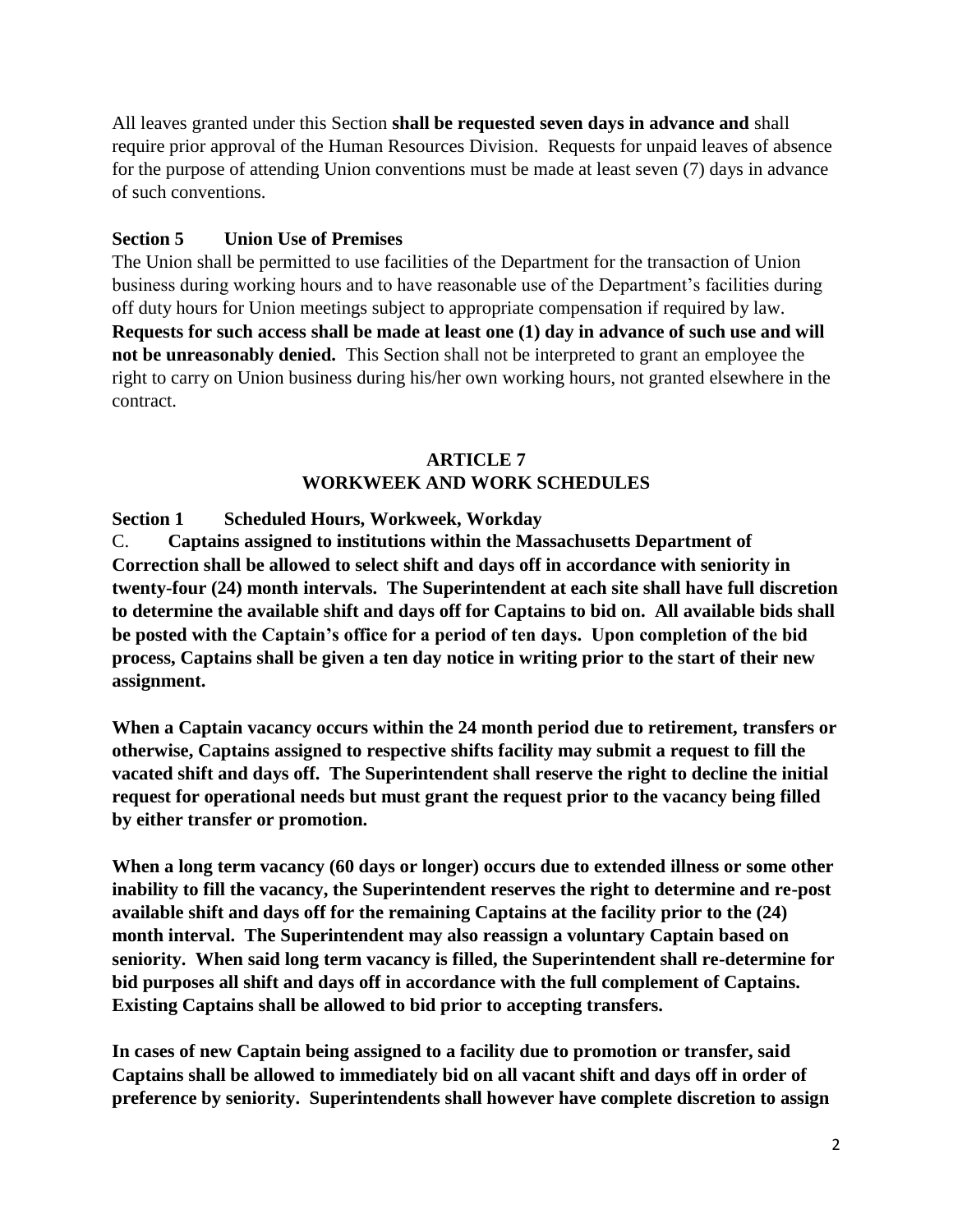**the shift and days off (including varying shifts) for the purposes of institution orientation and cross training for up to 30 days.**

**Specific Job assignments (i.e. Shift Commander, Special Housing, Unit Team etc.) are at the sole discretion of the Superintendent and may be changed at any time.**

**The Superintendent at each site shall be allowed to select the Administrative Captain position which will be considered management designated assignment in which a Captain can accept a voluntary shift and day off assignment regardless of seniority.**

**Seniority shall be defined in order of:**

- **A) Length of Service as a Captain with the Department of Correction**
- **B) Final Overall Civil Service Captain Exam Score**
- **C) Length of Service within the Department of Correction**
- **D) Length of Service as a State Employee**
- **E) Training Academy Score**

**This agreement shall not pertain to Captains positions within divisions of the Department of Correction. Such positions shall be awarded to individuals based on an interview process and shift and days off shall be at the sole discretion of the Director in charge of such divisions.**

# **ARTICLE 8**

# **LEAVE**

**Section 7.2 Family and Medical Leave** *Amend where relevant throughout Section 7.2:*

**An Appointing Authority shall grant to a full or part time employee who has been employed for at least nine (9) months,** an unpaid leave ….

## **ARTICLE 12 SALARY RATES**

## **Section 1**

The following shall apply to full-time employees:

A. Effective the first full pay period of **July, 2017**, employees who meet the eligibility criteria provided in Section 2 of this Article shall receive a **one percent (1%)** increase in salary rate.

**If FY 2018 tax revenues equal or exceed \$27.072 billion, then, effective the first pay period in July, 2017, employees mayshall receive an additional increase of one percent (1%) in salary rate.**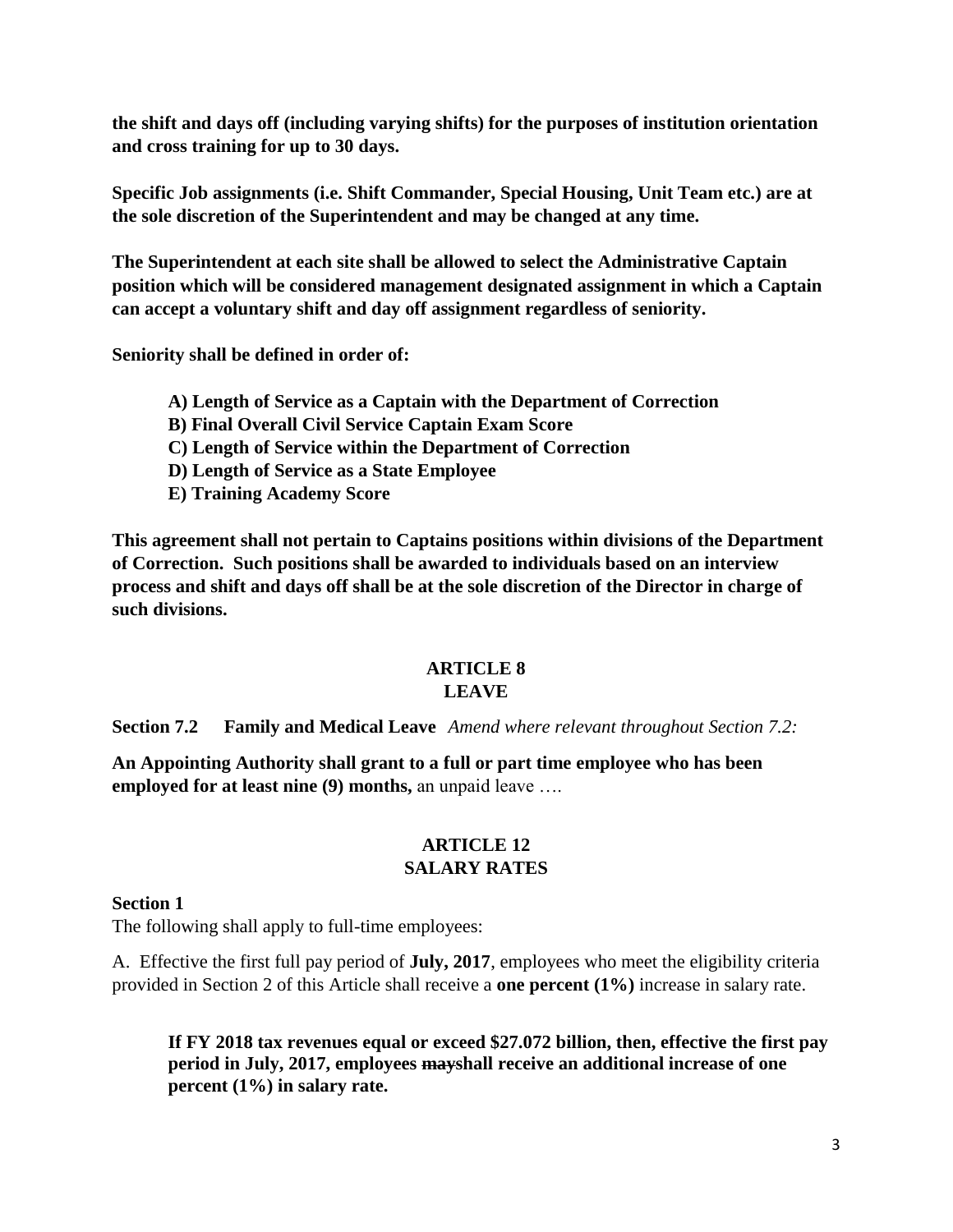**The terms, "state tax revenues," "budgeted revenues," and "budgetary funds" shall have the meanings assigned to those terms in M.G.L., Ch. 29, sec. 1.** 

**For the purposes of this section, "tax revenues" shall mean, for any given fiscal year, state tax revenues that count as budgeted revenues in the budgetary funds, as reported by the Commissioner of Revenue on a preliminary basis in July following the end of the fiscal year, subject to any final technical adjustments made prior to August 31. Tax revenues shall include taxes that are transferred to the Commonwealth's Pension Liability Fund, the Massachusetts Bay Transportation Authority State and Local Contribution Fund, the School Modernization and Reconstruction Trust Fund and the Workforce Training Fund.**

B. Effective the first full pay period of **July, 2018,** employees who meet the eligibility criteria provided in Section 2 of this Article shall receive a **two percent (2%)** increase in salary rate.

C. Effective the first full pay period of **July, 2019**, employees who meet the eligibility criteria provided in Section 2 of this Article shall receive a **two percent (2%)** increase in salary rate.

# **ARTICLE 13B TUITION REMISSION**

Full-time employees shall be eligible for tuition remission as follows: **(For the UMass system, "tuition remission" is defined as the "student tuition credit").**

A. For enrollment in any state-supported course or program at the undergraduate or graduate level at any Community College, State College or State University excluding the M. D. Program at the University of Massachusetts Medical School, full tuition remission shall apply;

B. For enrollment in any non-state supported course or program offered through continuing education at any Community College, State College or State University, excluding the M. D. Program at the University of Massachusetts Medical School, fifty percent (50%) tuition remission shall apply;

C. Remission benefit is subject to space available and usual and ordinary admission policies. It is also subject to the approval of the Board of Higher Education and the policies and procedures of same.

D. A committee shall be established to evaluate the experience of this program and to consider possible extension of the program and to make recommendations concerning both.

E. Effective July 1, 1997, spouses of full time employees shall be eligible for the remission benefits contained in this Article and subject to the other provisions of this Article. It is understood that any program of spousal eligibility developed by the Board of Higher Education in conjunction with the Employer (HRD) require the subordination of spousal eligibility rights to those remission benefit rights extended to full time state employees in different bargaining units as well as full time employees covered by the provisions of this agreement.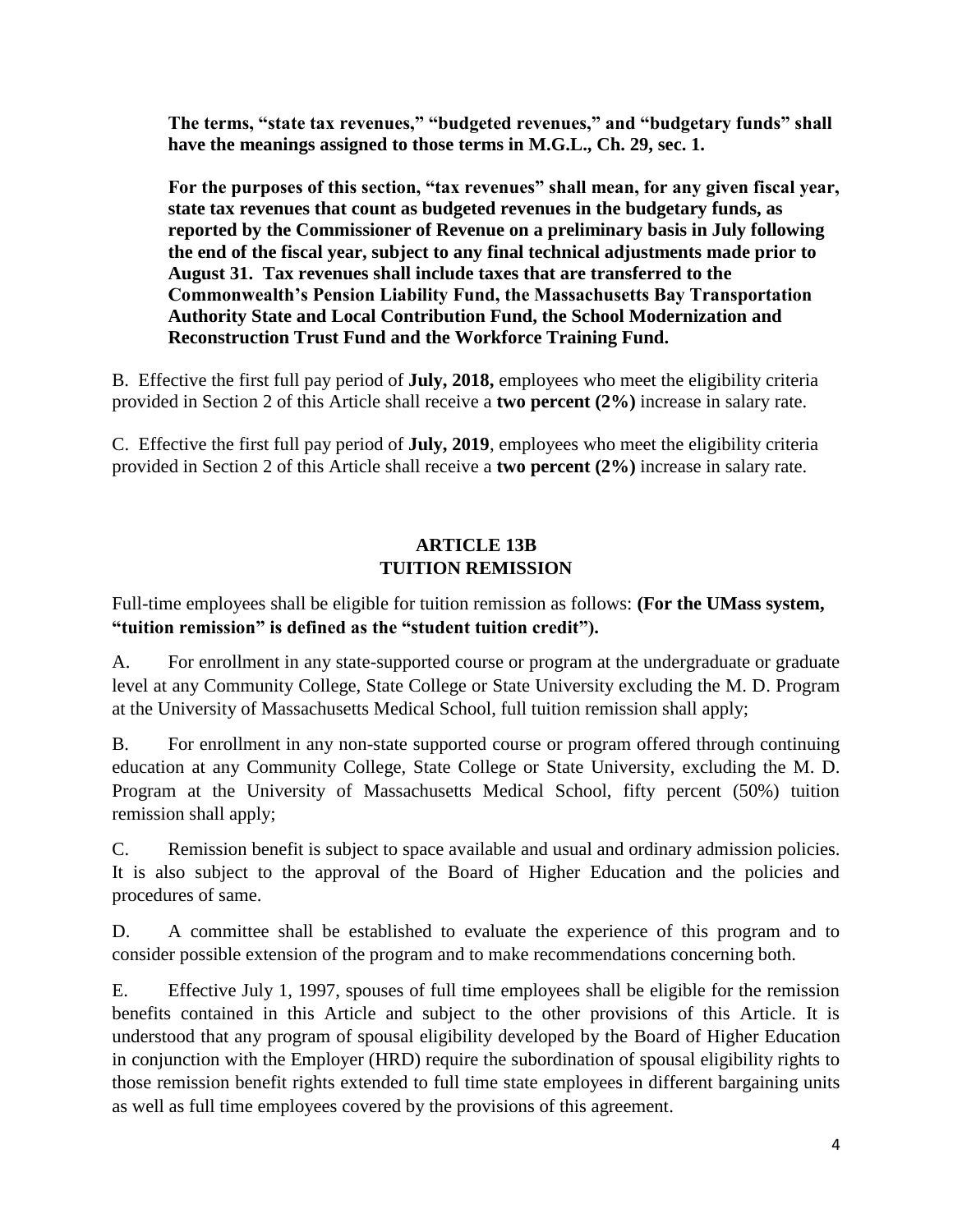## **ARTICLE 14 PROMOTIONS & TRANSFERS**

#### **Section 2 Transfer/Reassignment**

C. The Employer shall, whenever practicable, give an employee who is being transferred or reassigned thirty (30) **twenty (20) working days written notice; or, in the case of voluntary transfers, ten (10) working days notice unless mutually waived.**

## **ARTICLE 22 ARBITRATION OF DISCIPLINARY ACTION**

#### **Section 1**

No employee who has been employed in the bargaining unit **by the Commonwealth** described in Article 1 of this Agreement for six (6) **nine (9)** consecutive months or more shall be discharged, suspended, or demoted for disciplinary reasons without just cause…

## **ARTICLE 25 RE-OPENER**

In the event that during the term of this Agreement a Collective Bargaining Agreement is submitted by either the Governor, or the Secretary for Administration and Finance and said Agreement is funded by the Legislature and in the event such Agreement contains provisions for across-the-board salary increases or other economic terms that in the aggregate are in excess of those contained in this Agreement, the parties agree to re-open those provisions of this Agreement to further bargaining.

## **ARTICLE 29 DURATION**

This agreement shall be for the three (3) year period from July 1, 2014 to June 30, 2017 **July 1, 2017 to June 30, 2020**, and the terms contained herein shall become effective on the signing date of the Agreement unless otherwise specified. Should a successor agreement not be executed by June 30, 2017 **June 30, 2020**, this Agreement shall remain in full force and effect until a successor agreement is executed or an impasse in negotiations is reached. At the written request by either party, negotiations for a subsequent agreement will be commended on or before January 1, 2017 **January 1, 2020**.